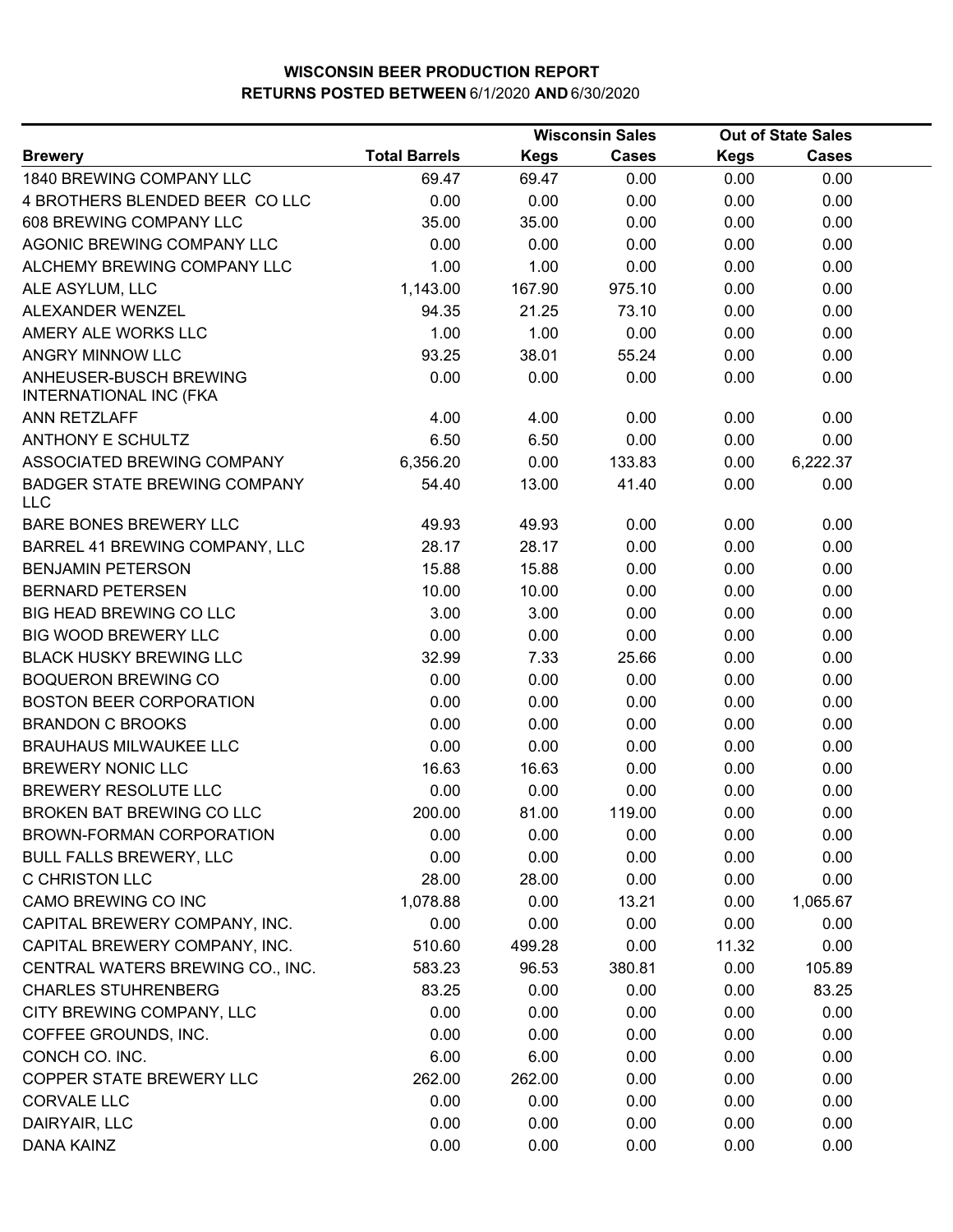|                                                      |                      |             | <b>Wisconsin Sales</b> |             | <b>Out of State Sales</b> |  |
|------------------------------------------------------|----------------------|-------------|------------------------|-------------|---------------------------|--|
| <b>Brewery</b>                                       | <b>Total Barrels</b> | <b>Kegs</b> | <b>Cases</b>           | <b>Kegs</b> | <b>Cases</b>              |  |
| DANIEL D SCHEY                                       | 33.00                | 33.00       | 0.00                   | 0.00        | 0.00                      |  |
| DAS VENTURES INC.                                    | 9.50                 | 9.50        | 0.00                   | 0.00        | 0.00                      |  |
| DAVID A ANDERSON                                     | 0.00                 | 0.00        | 0.00                   | 0.00        | 0.00                      |  |
| DAVID A KNUTH                                        | 39.24                | 39.24       | 0.00                   | 0.00        | 0.00                      |  |
| DELAFIELD BREWHAUS LLC                               | 0.00                 | 0.00        | 0.00                   | 0.00        | 0.00                      |  |
| <b>DELTA BEER LLC</b>                                | 55.43                | 49.46       | 5.97                   | 0.00        | 0.00                      |  |
| <b>DENNIS E ERB</b>                                  | 0.00                 | 0.00        | 0.00                   | 0.00        | 0.00                      |  |
| DIAGEO AMERICAS SUPPLY INC                           | 39,237.63            | 0.00        | 0.00                   | 0.00        | 39,237.63                 |  |
| DJ FEDDERLY MANAGEMENT<br><b>CONSULTANT LLC</b>      | 0.00                 | 0.00        | 0.00                   | 0.00        | 0.00                      |  |
| DOOR COUNTY BREWING CO LLC                           | 133.00               | 133.00      | 0.00                   | 0.00        | 0.00                      |  |
| DRIFTLESS BREWING COMPANY LLC                        | 38.70                | 38.70       | 0.00                   | 0.00        | 0.00                      |  |
| DRIFTLESS PURE LLC                                   | 3.09                 | 3.09        | 0.00                   | 0.00        | 0.00                      |  |
| DUBS BREW, LLC                                       | 4.50                 | 4.50        | 0.00                   | 0.00        | 0.00                      |  |
| DUESTERBECK'S BREWING COMPANY,<br><b>LLC</b>         | 16.75                | 16.75       | 0.00                   | 0.00        | 0.00                      |  |
| EAGLE TRACE BREWING COMPANY<br><b>LLC</b>            | 0.00                 | 0.00        | 0.00                   | 0.00        | 0.00                      |  |
| EAGLE TRACE BREWING COMPANY<br><b>LLC</b>            | 364.25               | 10.50       | 353.75                 | 0.00        | 0.00                      |  |
| EAGLE TRACE BREWING COMPANY<br><b>LLC</b>            | 0.00                 | 0.00        | 0.00                   | 0.00        | 0.00                      |  |
| <b>EAST TROY BREWERY CO</b>                          | 18.50                | 18.50       | 0.00                   | 0.00        | 0.00                      |  |
| <b>EGR LLC</b>                                       | 23.00                | 23.00       | 0.00                   | 0.00        | 0.00                      |  |
| <b>EMPRIZE BREWING LLC</b>                           | 0.00                 | 0.00        | 0.00                   | 0.00        | 0.00                      |  |
| ENLIGHTENED BREWING COMPANY<br>LLC.                  | 97.88                | 12.17       | 85.71                  | 0.00        | 0.00                      |  |
| <b>ESSER DISTRIBUTING CO INC</b>                     | 0.00                 | 0.00        | 0.00                   | 0.00        | 0.00                      |  |
| FERMENTORIUM BEVERAGE<br><b>COMPANY LLC</b>          | 124.86               | 32.39       | 92.47                  | 0.00        | 0.00                      |  |
| FFATS BREWING COMPANY, LLC                           | 5.00                 | 5.00        | 0.00                   | 0.00        | 0.00                      |  |
| FIFTH WARD BREWING COMPANY LLC                       | 51.60                | 51.60       | 0.00                   | 0.00        | 0.00                      |  |
| FIVE STAR BREWING CO INC.                            | 655.22               | 0.00        | 6.60                   | 0.00        | 648.62                    |  |
| FLIX ENTERTAINMENT LLC                               | 0.00                 | 0.00        | 0.00                   | 0.00        | 0.00                      |  |
| FOX RIVER BREWING COMPANY II, LLC                    | 148.05               | 148.05      | 0.00                   | 0.00        | 0.00                      |  |
| FOX RIVER BREWING COMPANY, LLC                       | 62.64                | 62.64       | 0.00                   | 0.00        | 0.00                      |  |
| FOXTOWN-GBC, INC.                                    | 9.56                 | 3.33        | 6.23                   | 0.00        | 0.00                      |  |
| <b>FRESAR INC</b>                                    | 0.00                 | 0.00        | 0.00                   | 0.00        | 0.00                      |  |
| <b>FULTON LLC</b>                                    | 10.31                | 0.00        | 10.31                  | 0.00        | 0.00                      |  |
| <b>G5 BREWING COMPANY LLC</b>                        | 8.50                 | 8.50        | 0.00                   | 0.00        | 0.00                      |  |
| <b>GATHERING PLACE BREWING</b><br><b>COMPANY LLC</b> | 41.56                | 7.25        | 34.31                  | 0.00        | 0.00                      |  |
| GD3, LLC                                             | 149.21               | 149.21      | 0.00                   | 0.00        | 0.00                      |  |
| GD4, LLC                                             | 0.00                 | 0.00        | 0.00                   | 0.00        | 0.00                      |  |
| <b>GEORGE BREGAR</b>                                 | 53.80                | 53.80       | 0.00                   | 0.00        | 0.00                      |  |
| <b>GIANT JONES BREWING LLC</b>                       | 22.23                | 1.06        | 21.17                  | 0.00        | 0.00                      |  |
| GJS SALES, INC.                                      | 1,011.32             | 0.00        | 1,011.32               | 0.00        | 0.00                      |  |
| GJS SALES, INC.                                      | 0.00                 | 0.00        | 0.00                   | 0.00        | 0.00                      |  |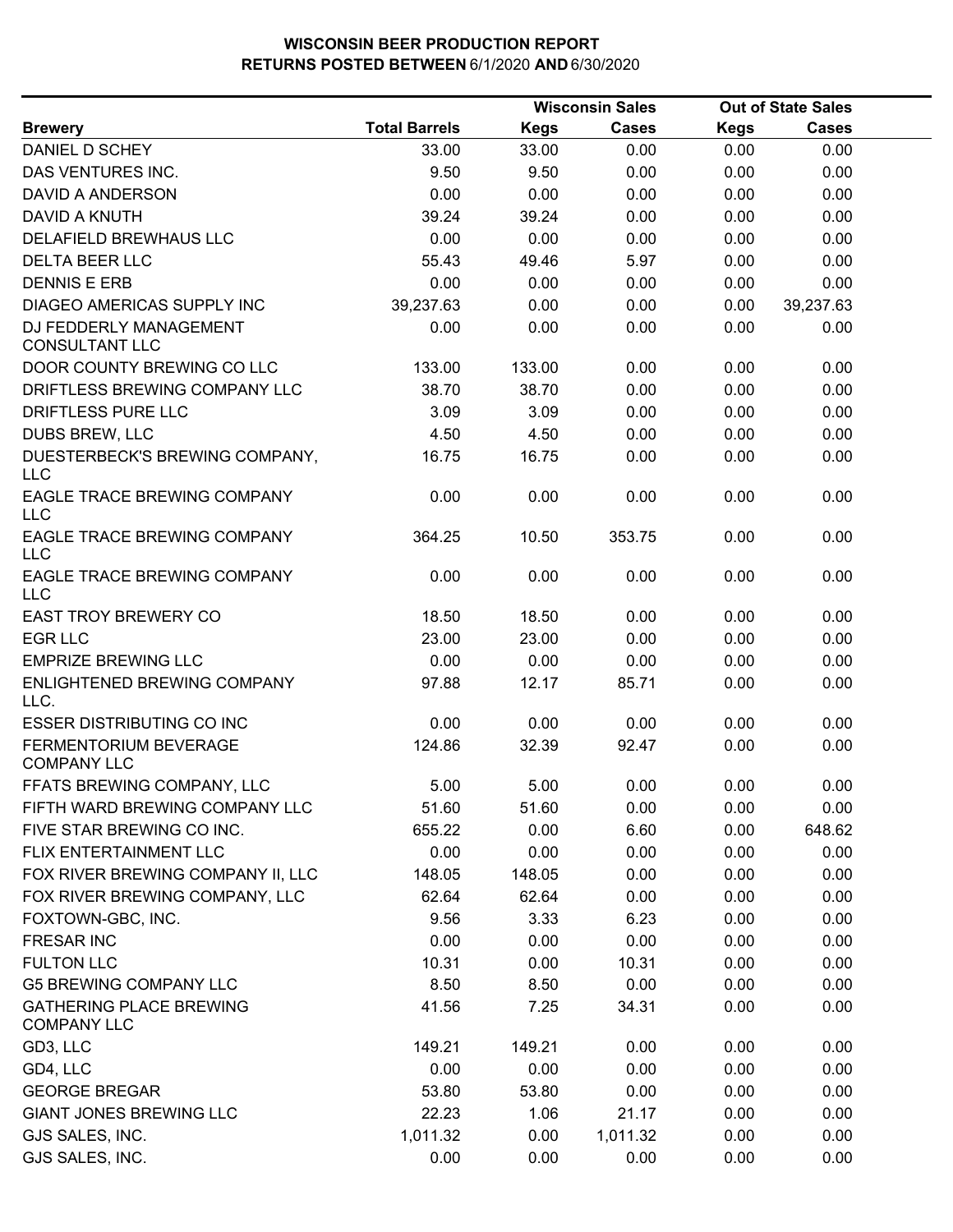|                                                 |                      |             | <b>Wisconsin Sales</b> |             | <b>Out of State Sales</b> |  |
|-------------------------------------------------|----------------------|-------------|------------------------|-------------|---------------------------|--|
| <b>Brewery</b>                                  | <b>Total Barrels</b> | <b>Kegs</b> | <b>Cases</b>           | <b>Kegs</b> | <b>Cases</b>              |  |
| <b>GOOD CITY BREWING LLC</b>                    | 255.33               | 10.67       | 244.66                 | 0.00        | 0.00                      |  |
| <b>GRANT PAULY</b>                              | 727.85               | 72.41       | 655.44                 | 0.00        | 0.00                      |  |
| <b>GRAY BREWING CO.</b>                         | 22.72                | 7.67        | 10.33                  | 0.00        | 4.72                      |  |
| <b>GREEN BAY BREWING COMPANY</b>                | 112.63               | 15.17       | 91.11                  | 2.00        | 4.35                      |  |
| <b>GREENVIEW BREWING LLC</b>                    | 25.17                | 5.35        | 19.82                  | 0.00        | 0.00                      |  |
| <b>GREGORY YORK</b>                             | 11.79                | 11.79       | 0.00                   | 0.00        | 0.00                      |  |
| <b>GUY R LILJA</b>                              | 0.00                 | 0.00        | 0.00                   | 0.00        | 0.00                      |  |
| HACIENDA BREWING CO., LLC                       | 16.00                | 16.00       | 0.00                   | 0.00        | 0.00                      |  |
| HEART OF THE NORTH BREWING CO                   | 3.00                 | 3.00        | 0.00                   | 0.00        | 0.00                      |  |
| <b>HERBIERY LLC</b>                             | 0.00                 | 0.00        | 0.00                   | 0.00        | 0.00                      |  |
| HILLSBORO BREWING COMPANY LLC                   | 83.69                | 25.99       | 57.70                  | 0.00        | 0.00                      |  |
| HOOPS OF DANE COUNTY, INC.                      | 0.00                 | 0.00        | 0.00                   | 0.00        | 0.00                      |  |
| HOOPS OF DANE COUNTY, INC.                      | 0.00                 | 0.00        | 0.00                   | 0.00        | 0.00                      |  |
| HOOPS OF DANE COUNTY, INC.                      | 0.00                 | 0.00        | 0.00                   | 0.00        | 0.00                      |  |
| HOP & BARREL BREWING COMPANY,<br><b>LLC</b>     | 127.98               | 67.83       | 60.15                  | 0.00        | 0.00                      |  |
| HOP HAUS BREWING COMPANY LLC                    | 17.00                | 17.00       | 0.00                   | 0.00        | 0.00                      |  |
| HOP HAUS BREWING COMPANY LLC                    | 37.00                | 37.00       | 0.00                   | 0.00        | 0.00                      |  |
| HORNELL BREWING CO INC                          | 16,673.60            | 0.00        | 0.00                   | 0.00        | 16,673.60                 |  |
| INDEED BREWING COMPANY WI, LLC                  | 9.95                 | 6.17        | 3.78                   | 0.00        | 0.00                      |  |
| <b>INVENTORS BREWPUB LLC</b>                    | 6.20                 | 6.20        | 0.00                   | 0.00        | 0.00                      |  |
| <b>ISAAC SHOWAKI</b>                            | 1,049.07             | 20.69       | 1,028.38               | 0.00        | 0.00                      |  |
| JACQUELYN FORBES KEARNS                         | 42.00                | 42.00       | 0.00                   | 0.00        | 0.00                      |  |
| <b>JAMES METZ</b>                               | 19.66                | 19.66       | 0.00                   | 0.00        | 0.00                      |  |
| <b>JEAN M LANE</b>                              | 0.00                 | 0.00        | 0.00                   | 0.00        | 0.00                      |  |
| <b>JEREMY BEACH</b>                             | 0.00                 | 0.00        | 0.00                   | 0.00        | 0.00                      |  |
| <b>JEREMY BEACH</b>                             | 0.00                 | 0.00        | 0.00                   | 0.00        | 0.00                      |  |
| <b>JONATHAN CHRISTIANSEN</b>                    | 5.70                 | 4.54        | 1.16                   | 0.00        | 0.00                      |  |
| KARBEN4 BREWING LLC                             | 2,466.78             | 271.85      | 2,148.53               | 0.00        | 46.40                     |  |
| KATCHEVER & CO LLC                              | 138.06               | 30.02       | 108.04                 | 0.00        | 0.00                      |  |
| KELLERMEISTER BEVERAGES, LLC                    | 31.57                | 15.11       | 16.46                  | 0.00        | 0.00                      |  |
| KOWALSKE BREWING LLC                            | 0.00                 | 0.00        | 0.00                   | 0.00        | 0.00                      |  |
| KOWALSKE BREWING LLC                            | 9.00                 | 0.00        | 9.00                   | 0.00        | 0.00                      |  |
| KRIER FOODS, INC.                               | 0.00                 | 0.00        | 0.00                   | 0.00        | 0.00                      |  |
| <b>LACROSSE BREWING LLC</b>                     | 0.00                 | 0.00        | 0.00                   | 0.00        | 0.00                      |  |
| LAKEFRONT BREWERY, INC.                         | 219.48               | 0.00        | 219.48                 | 0.00        | 0.00                      |  |
| LAKEFRONT BREWERY, INC.                         | 2,031.08             | 84.19       | 1,712.68               | 0.00        | 234.21                    |  |
| LAKEWALK BREWERY AND CAFE<br><b>COMPANY</b>     | 20.00                | 20.00       | 0.00                   | 0.00        | 0.00                      |  |
| LAZY MONK BREWING LLC                           | 33.55                | 4.07        | 29.48                  | 0.00        | 0.00                      |  |
| LEFFEL ROOTS, LLC                               | 0.00                 | 0.00        | 0.00                   | 0.00        | 0.00                      |  |
| <b>LEVI FUNK</b>                                | 0.00                 | 0.00        | 0.00                   | 0.00        | 0.00                      |  |
| LHM BREW PUB, LLC                               | 2.88                 | 2.88        | 0.00                   | 0.00        | 0.00                      |  |
| LOOKING FOR GROUP BREWING<br><b>MADISON LLC</b> | 5.00                 | 5.00        | 0.00                   | 0.00        | 0.00                      |  |
| LOST ISLAND WINE LLC                            | 0.00                 | 0.00        | 0.00                   | 0.00        | 0.00                      |  |
| LUCETTE BREWING COMPANY LLC                     | 7.76                 | 0.00        | 7.76                   | 0.00        | 0.00                      |  |
|                                                 |                      |             |                        |             |                           |  |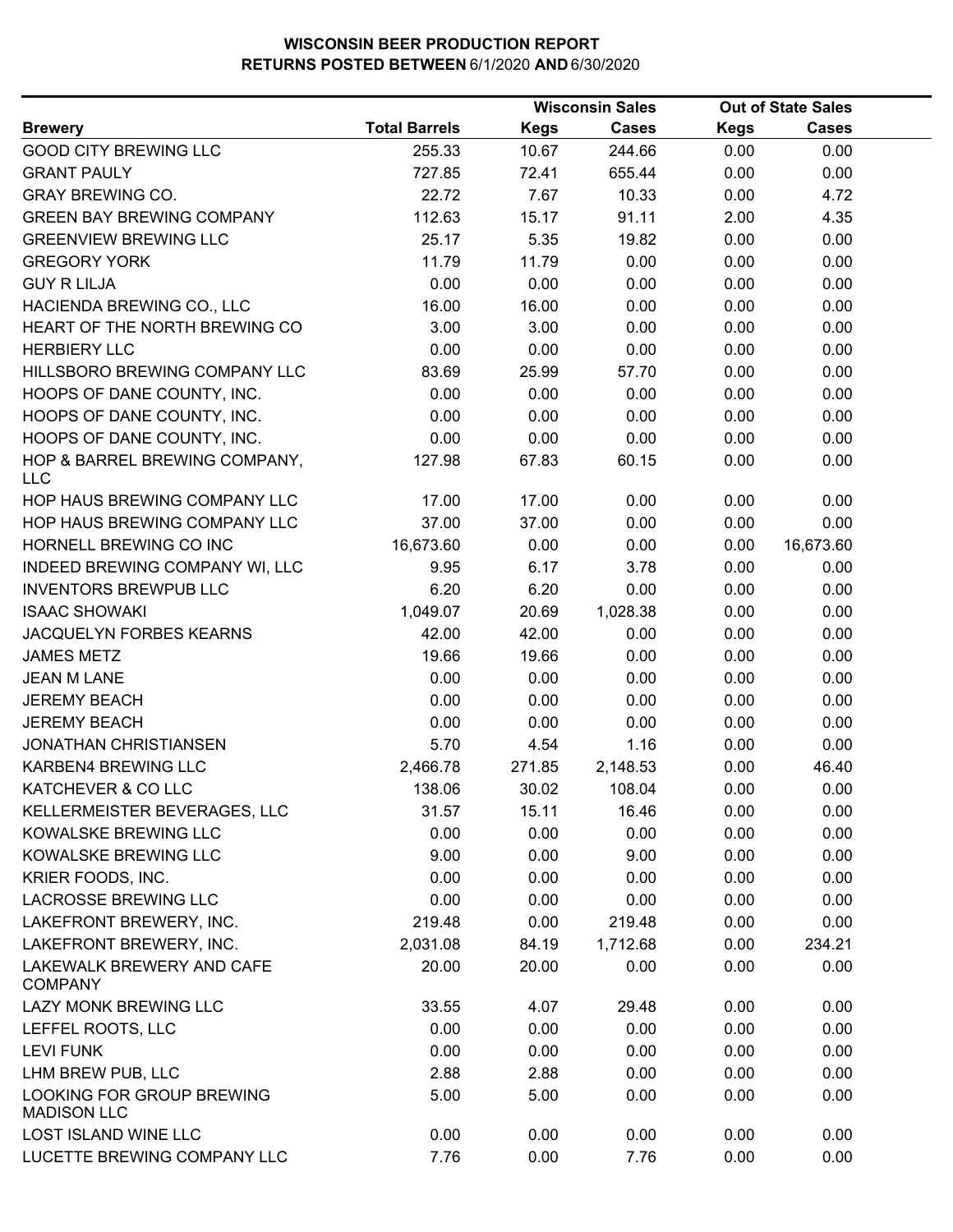|                                                        |                      |             | <b>Wisconsin Sales</b> |             | <b>Out of State Sales</b> |  |
|--------------------------------------------------------|----------------------|-------------|------------------------|-------------|---------------------------|--|
| <b>Brewery</b>                                         | <b>Total Barrels</b> | <b>Kegs</b> | <b>Cases</b>           | <b>Kegs</b> | <b>Cases</b>              |  |
| LUCKYS 1313 BREW PUB INVESTOR<br>LLC                   | 17.20                | 17.20       | 0.00                   | 0.00        | 0.00                      |  |
| LUCKYS 1313 BREW PUB INVESTOR<br><b>LLC</b>            | 0.00                 | 0.00        | 0.00                   | 0.00        | 0.00                      |  |
| LUCKYS 1313 BREW PUB INVESTOR<br><b>LLC</b>            | 0.00                 | 0.00        | 0.00                   | 0.00        | 0.00                      |  |
| <b>MAG ENTERTAINMENT LLC</b>                           | 0.00                 | 0.00        | 0.00                   | 0.00        | 0.00                      |  |
| MATTHEW J GEARY                                        | 20.75                | 5.77        | 14.98                  | 0.00        | 0.00                      |  |
| <b>MATTHEW J GERDTS</b>                                | 7.75                 | 7.75        | 0.00                   | 0.00        | 0.00                      |  |
| <b>MATTHEW R SCHMIDT</b>                               | 0.00                 | 0.00        | 0.00                   | 0.00        | 0.00                      |  |
| MCFLESHMAN'S BREWING CO., LLC.                         | 29.82                | 14.82       | 15.00                  | 0.00        | 0.00                      |  |
| MCKENZIE RIVER BREWING COMPANY,<br><b>LLC</b>          | 0.00                 | 0.00        | 0.00                   | 0.00        | 0.00                      |  |
| MILWAUKEE BREWING COMPANY                              | 886.95               | 8.00        | 878.95                 | 0.00        | 0.00                      |  |
| MILWAUKEE BREWING COMPANY                              | 20.00                | 20.00       | 0.00                   | 0.00        | 0.00                      |  |
| MILWAUKEE BREWING COMPANY                              | 0.00                 | 0.00        | 0.00                   | 0.00        | 0.00                      |  |
| MINOCQUA BREWING CO INC                                | 0.00                 | 0.00        | 0.00                   | 0.00        | 0.00                      |  |
| <b>MISSION BREWERY INC</b>                             | 0.00                 | 0.00        | 0.00                   | 0.00        | 0.00                      |  |
| MOBCRAFT BEER INC                                      | 183.21               | 10.25       | 166.31                 | 0.00        | 6.65                      |  |
| <b>MODICUM BREWING LLC</b>                             | 24.23                | 11.50       | 12.73                  | 0.00        | 0.00                      |  |
| <b>MOLSON COORS BEVERAGE</b><br><b>COMPANY USA LLC</b> | $-0.05$              | 0.00        | $-0.05$                | 0.00        | 0.00                      |  |
| MOLSON COORS BEVERAGE<br><b>COMPANY USA LLC</b>        | 0.00                 | 0.00        | 0.00                   | 0.00        | 0.00                      |  |
| MOLSON COORS BEVERAGE<br><b>COMPANY USA LLC</b>        | 5,363.93             | 92.01       | 4,363.23               | 0.00        | 908.69                    |  |
| MOLSON COORS BEVERAGE<br><b>COMPANY USA LLC</b>        | 598,097.27           | 9,137.36    | 138,096.33             | 5,822.74    | 445,040.84                |  |
| MOLSON COORS USA LLC                                   | 0.00                 | 0.00        | 0.00                   | 0.00        | 0.00                      |  |
| MONTELLO BREWING COMPANY LLC                           | 11.00                | 11.00       | 0.00                   | 0.00        | 0.00                      |  |
| MOOSEJAW PIZZA & BREWING CO LLC                        | 0.00                 | 0.00        | 0.00                   | 0.00        | 0.00                      |  |
| <b>MORRISWEYER LLC</b>                                 | 0.00                 | 0.00        | 0.00                   | 0.00        | 0.00                      |  |
| MOUNTAIN CREST SRL LLC                                 | 4,371.10             | 4.50        | 906.01                 | 0.00        | 3,460.59                  |  |
| MPJ MANAGEMENT, LLC                                    | 0.00                 | 0.00        | 0.00                   | 0.00        | 0.00                      |  |
| NATHAN R WARNKE                                        | 9.60                 | 9.60        | 0.00                   | 0.00        | 0.00                      |  |
| <b>NEW BARONS BREWING</b><br><b>COOPERATIVE</b>        | 3.30                 | 1.33        | 1.97                   | 0.00        | 0.00                      |  |
| <b>NEW GLARUS BREWING COMPANY</b>                      | 14,178.72            | 578.50      | 13,600.22              | 0.00        | 0.00                      |  |
| NEW GLARUS BREWING COMPANY                             | 170.46               | 21.00       | 149.46                 | 0.00        | 0.00                      |  |
| NEW MERIDIAN BEER, LLC                                 | 21.10                | 21.10       | 0.00                   | 0.00        | 0.00                      |  |
| NEXT DOOR BREWING LLC                                  | 23.80                | 0.00        | 23.80                  | 0.00        | 0.00                      |  |
| NEXT DOOR BREWING LLC                                  | 0.50                 | 0.50        | 0.00                   | 0.00        | 0.00                      |  |
| NICHOLAS CALAWAY                                       | 0.00                 | 0.00        | 0.00                   | 0.00        | 0.00                      |  |
| NOBLE ROOTS BREWING COMPANY,<br><b>LLC</b>             | 38.26                | 38.26       | 0.00                   | 0.00        | 0.00                      |  |
| NORTHWOODS BREWING CORP LLC                            | 0.00                 | 0.00        | 0.00                   | 0.00        | 0.00                      |  |
| OFF-KILTER BREWING INC                                 | 0.72                 | 0.00        | 0.72                   | 0.00        | 0.00                      |  |
| <b>OLIPHANT BREWING LLC</b>                            | 120.89               | 94.10       | 0.00                   | 26.79       | 0.00                      |  |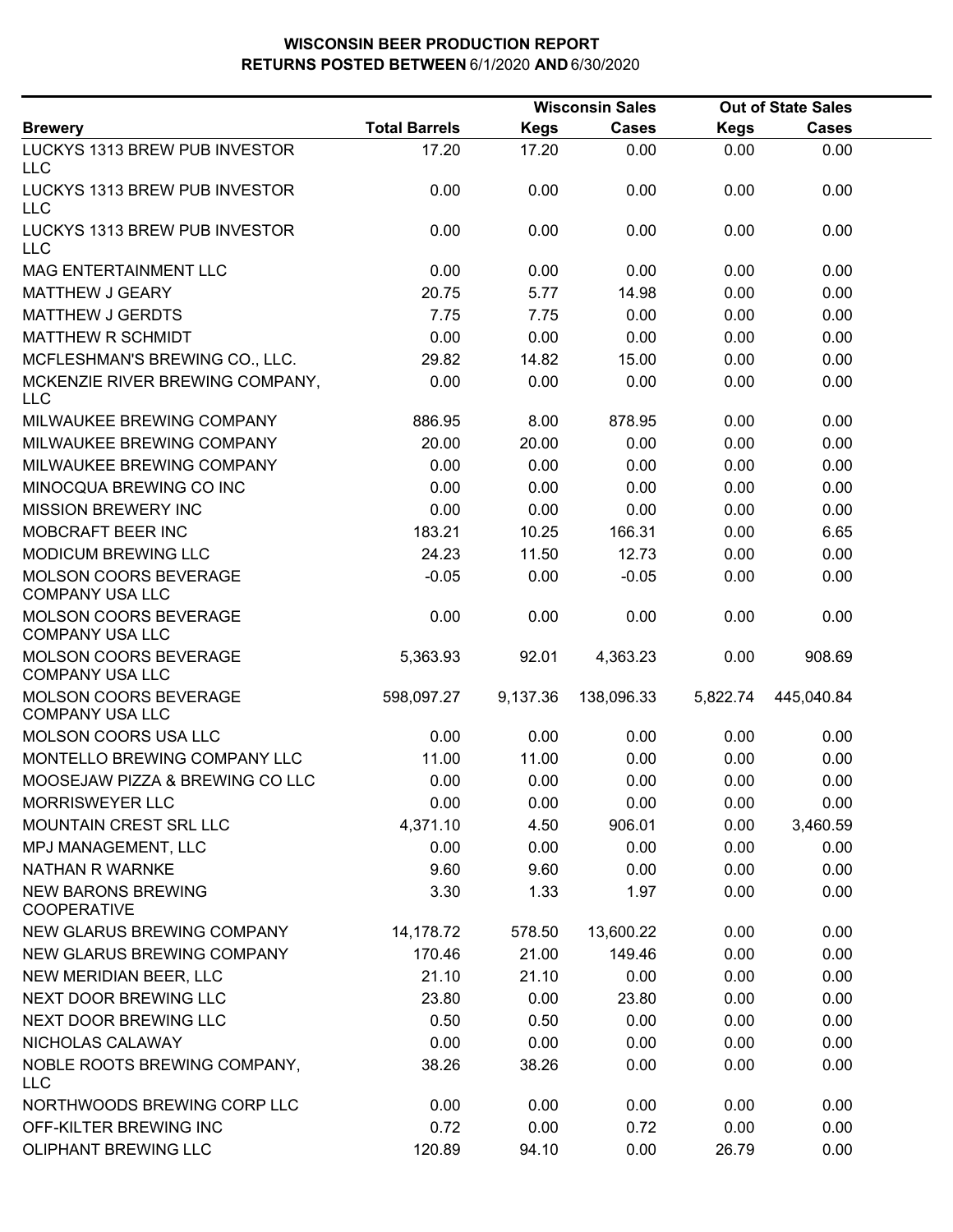|                                                 |                      | <b>Wisconsin Sales</b> |              |             | <b>Out of State Sales</b> |  |
|-------------------------------------------------|----------------------|------------------------|--------------|-------------|---------------------------|--|
| <b>Brewery</b>                                  | <b>Total Barrels</b> | <b>Kegs</b>            | <b>Cases</b> | <b>Kegs</b> | <b>Cases</b>              |  |
| O'SO BREWING COMPANY                            | 203.95               | 0.00                   | 202.50       | 0.00        | 1.45                      |  |
| PABST BREWING COMPANY, LLC                      | 3,906.42             | 0.00                   | 0.00         | 0.00        | 3,906.42                  |  |
| PABST HOLDINGS LLC                              | 5.50                 | 5.50                   | 0.00         | 0.00        | 0.00                      |  |
| PARCHED EAGLE BREWPUB LLC                       | 5.29                 | 5.29                   | 0.00         | 0.00        | 0.00                      |  |
| PATRICK MC INTOSH                               | 0.00                 | 0.00                   | 0.00         | 0.00        | 0.00                      |  |
| PETER H GENTRY                                  | 102.75               | 11.30                  | 91.45        | 0.00        | 0.00                      |  |
| PETER H GENTRY                                  | 0.00                 | 0.00                   | 0.00         | 0.00        | 0.00                      |  |
| PETER PETERSON                                  | 0.00                 | 0.00                   | 0.00         | 0.00        | 0.00                      |  |
| PETSKULL BREWING COMPANY LLC                    | 41.00                | 41.00                  | 0.00         | 0.00        | 0.00                      |  |
| PHUSION PROJECTS LLC                            | 48,228.81            | 0.00                   | 2,446.62     | 0.00        | 45,782.19                 |  |
| PIGEON RIVER BREWING LLC                        | 0.00                 | 0.00                   | 0.00         | 0.00        | 0.00                      |  |
| PITCHFORK BREWING LLC                           | 12.66                | 12.66                  | 0.00         | 0.00        | 0.00                      |  |
| PITCHFORK BREWING LLC                           | 0.00                 | 0.00                   | 0.00         | 0.00        | 0.00                      |  |
| PLYMOUTH BREWING COMPANY LLC                    | 0.00                 | 0.00                   | 0.00         | 0.00        | 0.00                      |  |
| PORT HURON BREWING COMPANY,<br><b>LLC</b>       | 0.00                 | 0.00                   | 0.00         | 0.00        | 0.00                      |  |
| POTOSI BREWING COMPANY                          | 559.25               | 16.90                  | 243.95       | 23.80       | 274.60                    |  |
| POTOSI BREWING COMPANY                          | 0.00                 | 0.00                   | 0.00         | 0.00        | 0.00                      |  |
| R' NOGGIN BREWING LLC                           | 0.00                 | 0.00                   | 0.00         | 0.00        | 0.00                      |  |
| RACINE BREWING COMPANY                          | 9.00                 | 9.00                   | 0.00         | 0.00        | 0.00                      |  |
| RADIX FERMENTATION LLC                          | 0.00                 | 0.00                   | 0.00         | 0.00        | 0.00                      |  |
| RAIL HOUSE PROPERTIES LLC                       | 39.00                | 39.00                  | 0.00         | 0.00        | 0.00                      |  |
| RAISED GRAIN BREWING COMPANY<br><b>LLC</b>      | 242.07               | 65.17                  | 176.90       | 0.00        | 0.00                      |  |
| RANDOLPH OSKEY                                  | 7.82                 | 7.82                   | 0.00         | 0.00        | 0.00                      |  |
| REBELLION BREWING HOLDING<br><b>COMPANY INC</b> | 38.18                | 38.18                  | 0.00         | 0.00        | 0.00                      |  |
| RED EYE BREWING COMPANY LLC                     | 11.00                | 11.00                  | 0.00         | 0.00        | 0.00                      |  |
| REGAL BRAU BREWING COMPANY LLC                  | 1,642.09             | 0.00                   | 14.07        | 0.00        | 1,628.02                  |  |
| REVOLVER BREWING LLC                            | 0.00                 | 0.00                   | 0.00         | 0.00        | 0.00                      |  |
| RHINELANDER BREWING CO LLC                      | 29.24                | 9.46                   | 19.78        | 0.00        | 0.00                      |  |
| RHINELANDER BREWING CO LLC                      | 3,047.61             | 5.50                   | 224.93       | 0.00        | 2,817.18                  |  |
| <b>RICHARD JOSEPH</b>                           | 0.00                 | 0.00                   | 0.00         | 0.00        | 0.00                      |  |
| <b>RICHARD JOSEPH</b>                           | 0.00                 | 0.00                   | 0.00         | 0.00        | 0.00                      |  |
| RICHARD JOSEPH                                  | 0.00                 | 0.00                   | 0.00         | 0.00        | 0.00                      |  |
| <b>RICHARD R TUESCHER</b>                       | 2.00                 | 2.00                   | 0.00         | 0.00        | 0.00                      |  |
| <b>RIGHT BAUER LLC</b>                          | 5.00                 | 5.00                   | 0.00         | 0.00        | 0.00                      |  |
| RIO LOBO LLC                                    | 4.00                 | 4.00                   | 0.00         | 0.00        | 0.00                      |  |
| <b>ROBERT A LARSON</b>                          | 107.87               | 32.17                  | 75.70        | 0.00        | 0.00                      |  |
| ROCK COUNTY BREWING COMPANY<br><b>LLC</b>       | 37.99                | 0.00                   | 37.99        | 0.00        | 0.00                      |  |
| <b>ROCK'N BEER LLC</b>                          | 12.00                | 12.00                  | 0.00         | 0.00        | 0.00                      |  |
| ROCKY REEF BREWING COMPANY                      | 30.37                | 30.37                  | 0.00         | 0.00        | 0.00                      |  |
| ROGER HILLESTAD                                 | 1.63                 | 1.63                   | 0.00         | 0.00        | 0.00                      |  |
| <b>ROGER MILLER</b>                             | 9.09                 | 9.09                   | 0.00         | 0.00        | 0.00                      |  |
| <b>ROSS M NELSON</b>                            | 3.00                 | 3.00                   | 0.00         | 0.00        | 0.00                      |  |
| ROUND MAN BREWING CO., LLC                      | 14.83                | 14.83                  | 0.00         | 0.00        | 0.00                      |  |
|                                                 |                      |                        |              |             |                           |  |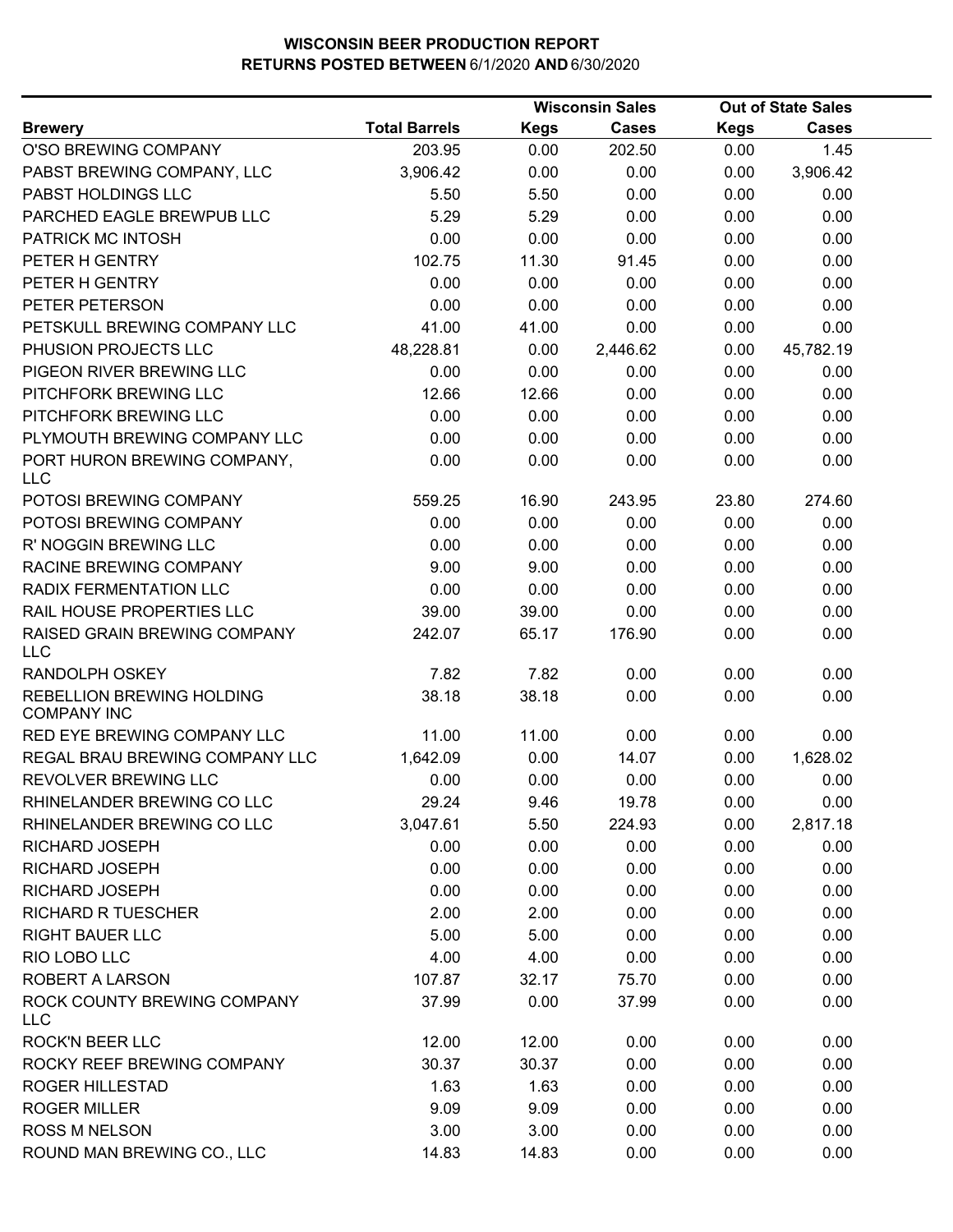|                                                        |                      | <b>Wisconsin Sales</b> |              | <b>Out of State Sales</b> |              |  |
|--------------------------------------------------------|----------------------|------------------------|--------------|---------------------------|--------------|--|
| <b>Brewery</b>                                         | <b>Total Barrels</b> | <b>Kegs</b>            | <b>Cases</b> | <b>Kegs</b>               | <b>Cases</b> |  |
| ROWLAND'S CALUMET BREWING CO.,<br>INC.                 | 12.00                | 12.00                  | 0.00         | 0.00                      | 0.00         |  |
| ROWLAND'S CALUMET BREWING CO.,<br>INC.                 | 0.00                 | 0.00                   | 0.00         | 0.00                      | 0.00         |  |
| <b>RUSH RIVER BREWING LLC</b>                          | 98.77                | 81.19                  | $-6.44$      | 0.00                      | 24.02        |  |
| RYAN D STOLT                                           | 5.01                 | 4.50                   | 0.51         | 0.00                      | 0.00         |  |
| SAHALE ALE WORKS, LLC                                  | 8.20                 | 8.20                   | 0.00         | 0.00                      | 0.00         |  |
| SAWMILL BREWING CO INC                                 | 33.70                | 33.70                  | 0.00         | 0.00                      | 0.00         |  |
| SHB HOLDINGS LLC                                       | 8.00                 | 8.00                   | 0.00         | 0.00                      | 0.00         |  |
| SLEEMAN BREWING COMPANY USA<br><b>INC</b>              | 0.00                 | 0.00                   | 0.00         | 0.00                      | 0.00         |  |
| SOME NERVE BREWING COMPANY LLC                         | 9.97                 | 9.97                   | 0.00         | 0.00                      | 0.00         |  |
| SONNY'S PIZZERIA, LLC                                  | 6.00                 | 6.00                   | 0.00         | 0.00                      | 0.00         |  |
| SOUTH SHORE BREWERY, INC.                              | 78.32                | 71.49                  | 1.60         | 0.00                      | 5.23         |  |
| SOUTH SHORE BREWERY, INC.                              | 4.68                 | 4.68                   | 0.00         | 0.00                      | 0.00         |  |
| <b>SPB LLC</b>                                         | 4,321.83             | 294.75                 | 1,491.69     | 0.00                      | 2,535.39     |  |
| SPRECHER BREWING COMPANY, LLC                          | 289.51               | 0.00                   | 289.51       | 0.00                      | 0.00         |  |
| STARBOARD BREWING COMPANY LLC                          | 5.00                 | 5.00                   | 0.00         | 0.00                      | 0.00         |  |
| STATE LINE DISTILLERY, LLC                             | 0.00                 | 0.00                   | 0.00         | 0.00                      | 0.00         |  |
| STEELHEAD ALEWORKS LLC                                 | 79.00                | 79.00                  | 0.00         | 0.00                      | 0.00         |  |
| <b>STEPHEN B ZINK</b>                                  | 1.50                 | 1.50                   | 0.00         | 0.00                      | 0.00         |  |
| STILLMANK BREWING COMPANY                              | 164.47               | 36.17                  | 128.30       | 0.00                      | 0.00         |  |
| STONE ARCH BREWPUB INC.                                | 187.35               | 187.35                 | 0.00         | 0.00                      | 0.00         |  |
| STUBBORN BROTHERS BREWERY LLC                          | 6.77                 | 6.77                   | 0.00         | 0.00                      | 0.00         |  |
| SWITCHGEAR BREWING COMPANY<br><b>LLC</b>               | 15.30                | 15.30                  | 0.00         | 0.00                      | 0.00         |  |
| THE EXPLORIUM BREWPUB LLC                              | 53.75                | 53.75                  | 0.00         | 0.00                      | 0.00         |  |
| THE GARAGE BIKES & BREWS LLC                           | 2.00                 | 2.00                   | 0.00         | 0.00                      | 0.00         |  |
| THE GD 2, LLC                                          | 12.67                | 12.67                  | 0.00         | 0.00                      | 0.00         |  |
| THE GREAT DANE PUB AND BREWING<br>COMPANY, INC.        | 0.00                 | 0.00                   | 0.00         | 0.00                      | 0.00         |  |
| THE LONE GIRL BREWING COMPANY -<br><b>WAUNAKEE LLC</b> | 85.50                | 85.50                  | 0.00         | 0.00                      | 0.00         |  |
| THE MCKENZIE RIVER CORPORATION                         | 0.00                 | 0.00                   | 0.00         | 0.00                      | 0.00         |  |
| THIRD SPACE BREWING LLC                                | 663.31               | 41.83                  | 621.48       | 0.00                      | 0.00         |  |
| <b>TIMOTHY DUERST</b>                                  | 28.70                | 28.70                  | 0.00         | 0.00                      | 0.00         |  |
| <b>TIMOTHY M NELSON</b>                                | 164.50               | 164.50                 | 0.00         | 0.00                      | 0.00         |  |
| TITLETOWN BREWING CO LLC                               | 62.65                | 0.00                   | 62.65        | 0.00                      | 0.00         |  |
| <b>TOM PORTER</b>                                      | 0.00                 | 0.00                   | 0.00         | 0.00                      | 0.00         |  |
| <b>TOPPLING GOLIATH INC</b>                            | 0.00                 | 0.00                   | 0.00         | 0.00                      | 0.00         |  |
| TRIBUTE BREWING COMPANY LLC                            | 65.46                | 11.00                  | 54.46        | 0.00                      | 0.00         |  |
| TURTLE STACK BREWERY, LLC                              | 14.50                | 14.50                  | 0.00         | 0.00                      | 0.00         |  |
| TWELVE5 BEVERAGE CO., LLC                              | 5,963.00             | 5,963.00               | 0.00         | 0.00                      | 0.00         |  |
| UNITED BRANDS COMPANY INC                              | 57.22                | 0.00                   | 57.22        | 0.00                      | 0.00         |  |
| UNITED BRANDS LLC                                      | 0.00                 | 0.00                   | 0.00         | 0.00                      | 0.00         |  |
| UNIVERSAL SALES INC                                    | 1,311.90             | 0.00                   | 0.00         | 0.00                      | 1,311.90     |  |
| URBAN HARVEST BREWING COMPANY                          | 8.00                 | 8.00                   | 0.00         | 0.00                      | 0.00         |  |